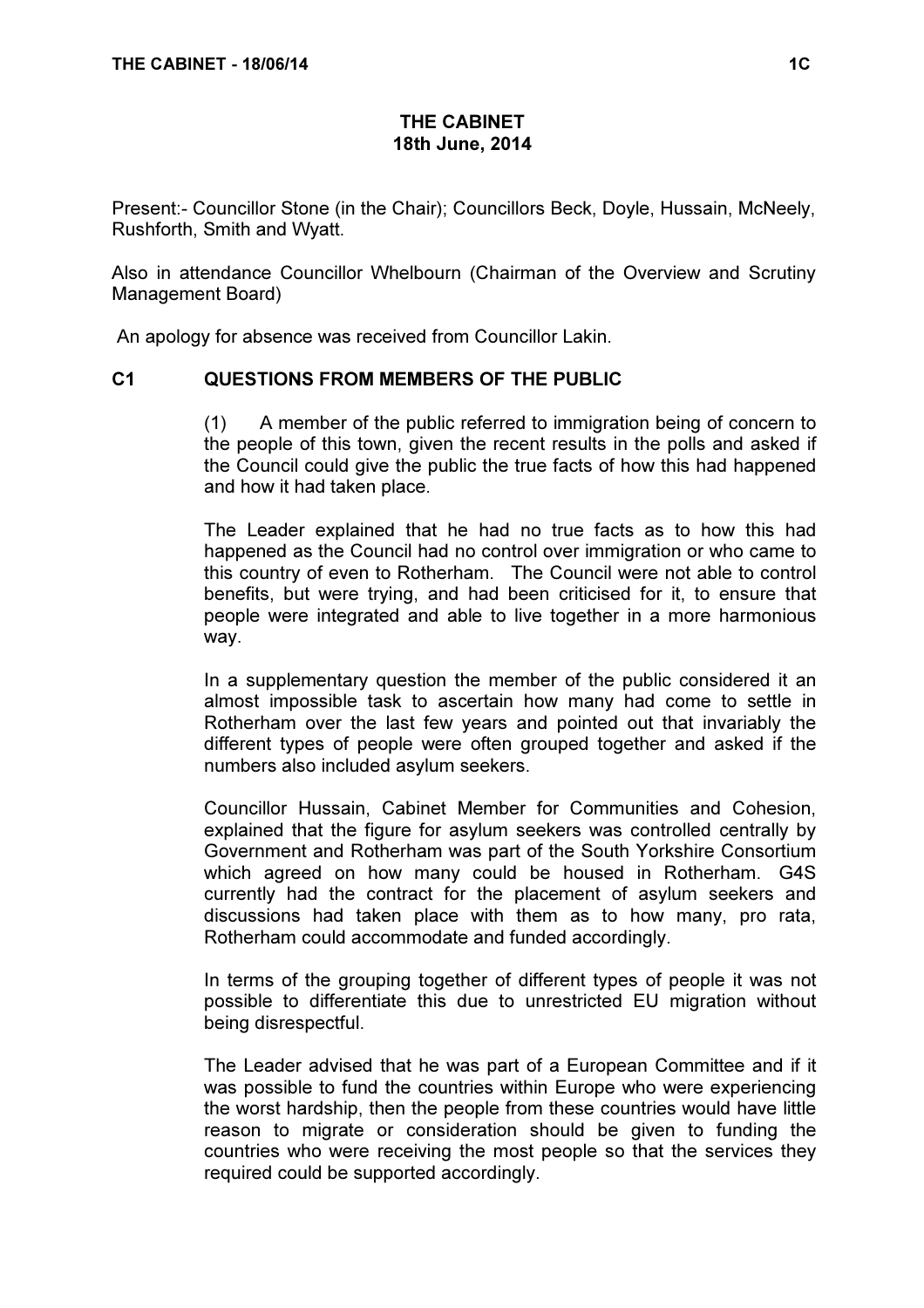(2) A member of the public pointed out that she had written to Cabinet Members about the access problems she was experiencing at Firsby and asked if the 1996 designation of Firsby Reservoir Local Nature Reserve and the works proposed to the area would have an impact on this status?

The Strategic Director of Environment and Development Services explained that the proposed works at Firsby would not impact on this status and this was outlined in the report which was appearing later on this meeting's agenda and which would complement the fauna and flora in that area with the developments proposed. The Cabinet was to be given three options for consideration, but the nature designation of the site would not be altered in any way.

# C2 DECLARATIONS OF INTEREST

There were no Declarations of Interest to report.

#### C3 ROTHERHAM LOCAL PLAN STEERING GROUP

 Councillor Smith, Cabinet Member for Planning, Highways and Street Scene Services, introduced the minutes of the Rotherham Local Plan Steering Group held on 5<sup>th</sup> June, 2014.

Discussion took place on the Wildlife Site Framework Update, Archaeological Scoping Studies and the Green Belt Detailed Review.

It was also pointed out that a Local Plan drop-in session had also been arranged for Thursday, 31<sup>st</sup> July, 2014 for Elected Members and Parish Councils in the John Smith Room at the Town Hall.

Resolved:- (1) That the progress to date and the emerging issues be noted.

(2) That the minutes of the Local Plan Steering Group held on  $5<sup>th</sup>$  June, 2014 be received.

#### C4 REVENUE ACCOUNT OUTTURN 2013/14

 Councillor Wyatt, Cabinet Member for Finance, introduced a report by the Director of Finance, which detailed how in 2013/14 the Council budgeted to spend £221.474m on its General Fund Revenue Account. Actual spending for the year was £220.440m, a saving against budget of - £1.034m (or -.47%). Of this, £0.747m was accounted for by surpluses on trading accounts, leaving a net underspend of £0.287m. (-0.13%)

Requests to carry-forward £251k of unspent 2013/14 budgets for specific projects/purposes were also included in this report. If approved the remaining balance available to support the future years' budget was £36k.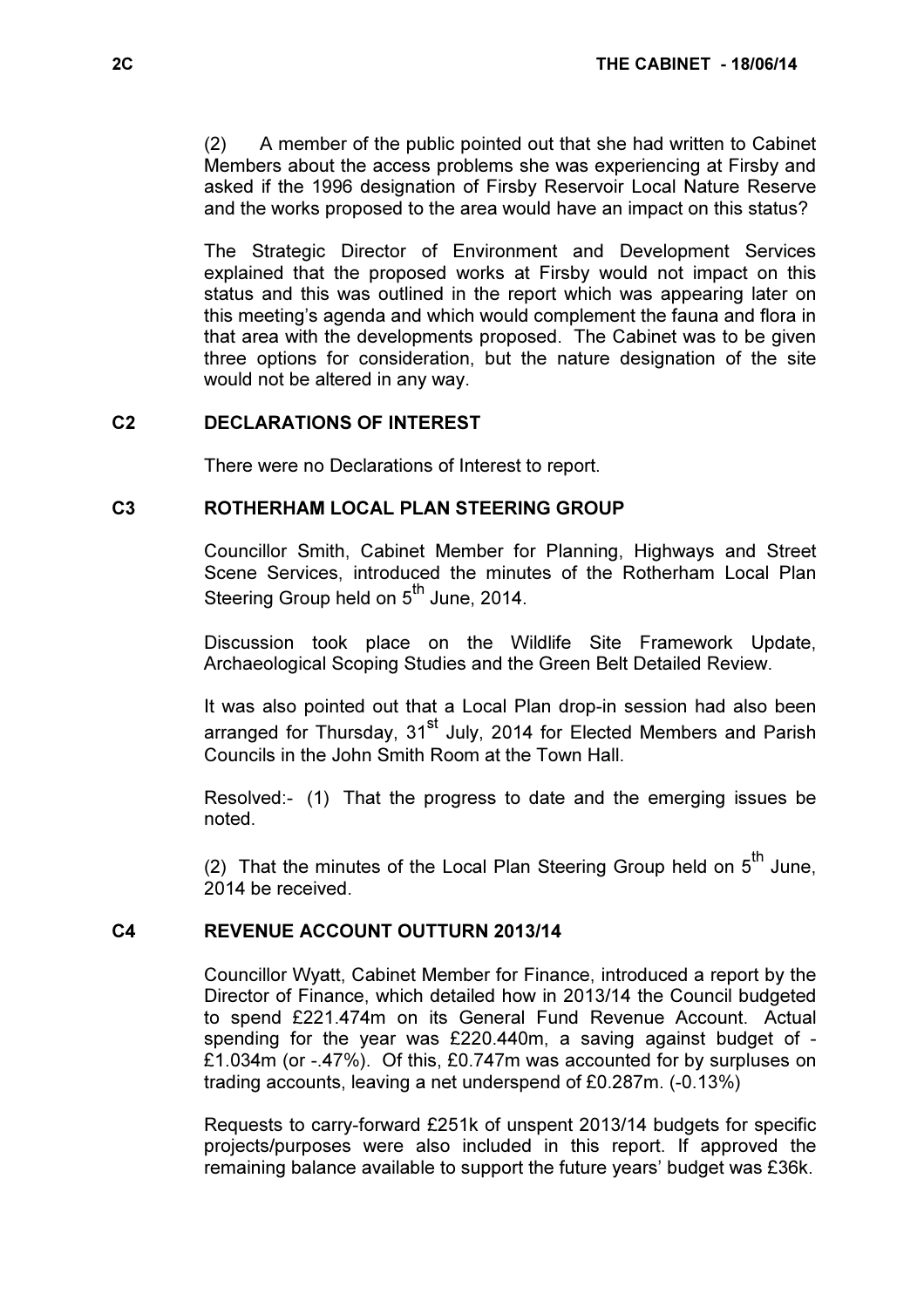In addition, the Delegated Schools' Budget was £154.271m. Actual spend against this was £155.155m, an overspend of £0.884m for the year. This had drawn down from Schools' Reserves which at 31st March, 2014 stood at £6.456m.

The Housing Revenue Account (HRA) in 2013/14 was budgeted to draw down funding from the HRA General Reserve of £2.599m. However, use of the reserve was not required and there had been a contribution to this Reserve of £1.570m.

This was a very positive outturn, especially given the challenges faced inyear which necessitated the implementation of a moratorium on all but essential spend from October. It was the result of the hard work of both Elected Members and staff in managing reducing levels of funding at a time of increasing service need, and also the generally good and responsible financial management on the part of budget holders.

Reflecting the above outturn position, and assuming the recommendations in this report were approved, the Council's Revenue Reserves as at 31st March, 2014 were General Fund Reserves available and uncommitted to support the Budget £10.222m and Earmarked Reserves £57.031m of which £43.540m was ringfenced for HRA, Schools and to meet future PFI contractual obligations.

Resolved:- (1) That the Council's General Fund, Schools' and the Housing Revenue Account (HRA) Revenue Outturn Position Statements for 2013/2014 be noted.

(2) That the level of the Council's Revenue Reserves as at 31st March, 2014 be noted.

(3) That the carrying forward of underspends on Trading Services (£747,055) and requests for carrying forward of specific items (£251,467) in accordance with the Council's approved policy be approved.

(4) That the waiving of the Council's policy of carrying forward 20% of Directorate underspends from 2013/14 be approved.

# C5 CAPITAL PROGRAMME OUTTURN 2013/14 AND UPDATED ESTIMATES 2014/15 TO 2016/17

 Councillor Wyatt, Cabinet Member for Finance, introduced a report by the Director of Finance, which detailed the capital outturn position for the 2013/14 financial year and recommended for approval changes to the programme for the financial years 2014/15 to 2016/17. These changes have resulted from the 2013/14 outturn and scheme changes since the overall programme was agreed in March 2014, as part of the budget setting process.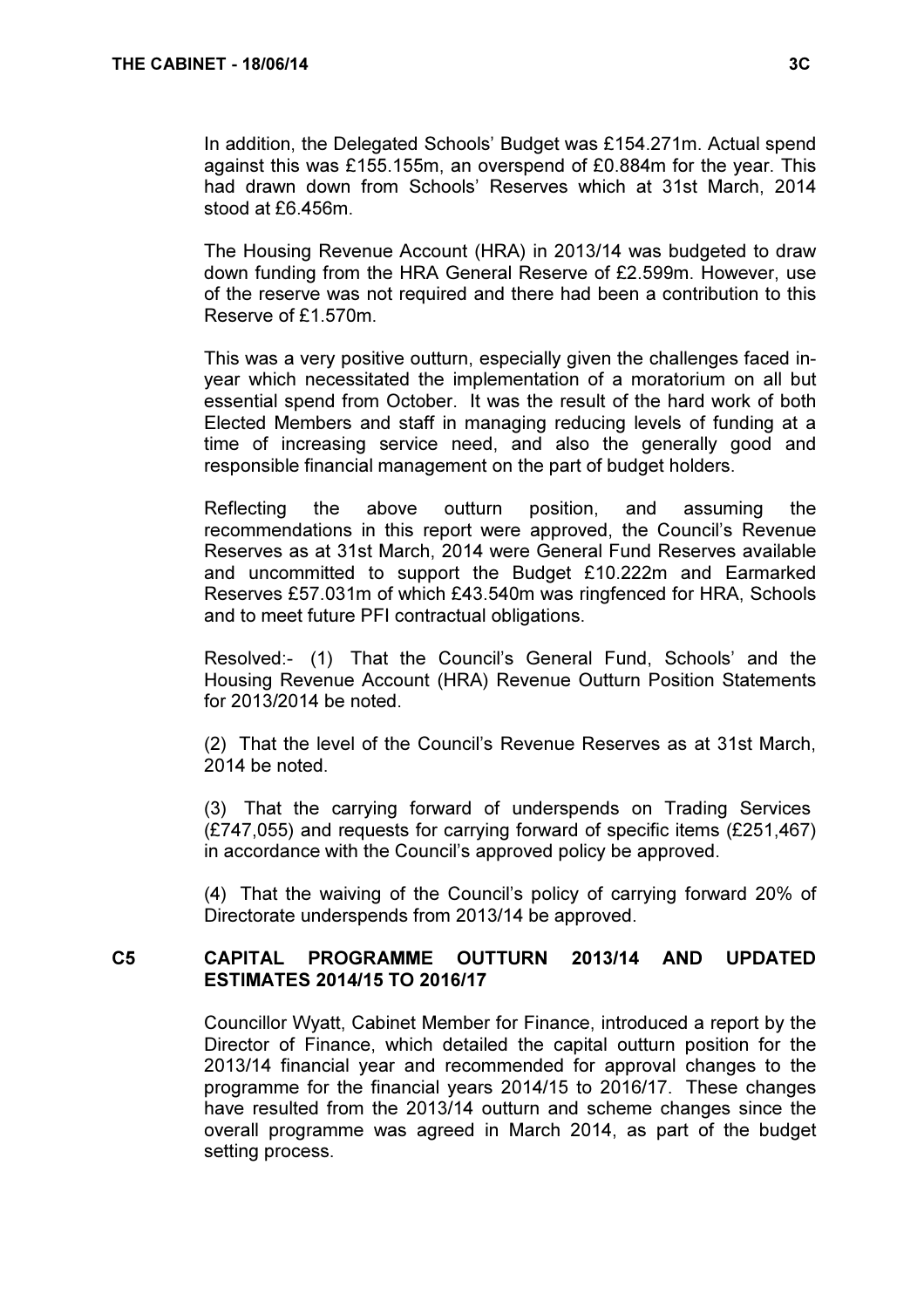For 2013/14 the Council's capital investment into the regeneration and enhanced infrastructure of the Borough was £71.769m. The profile of this investment and the updated future expenditure plans were reflected in the Directorate summary table within the report. A detailed copy of the programme for each Directorate was also attached as appendices to the report.

The updated programme had been prepared in light of the capital resources known to be available to the Council over these financial years, and estimated on a prudent basis.

The Council was continuing to undertake a comprehensive review of its assets and buildings portfolio, with the aim to rationalise both its operational and non-operational asset holdings, which may contribute both a future capital receipt and a revenue saving.

(1) Resolved:- that the 2013/14 capital outturn position be noted.

### (2) Recommend:- That the updated 2014/15 to 2016/17 capital programme be approved.

#### C6 TRANSFORMATION CHALLENGE AWARD

 The Leader introduced a report by the Strategic Director of Children and Young People's Services, which detailed how in late April the Government announced the availability of £105m Transformation Challenge Award grant and a further £200m capital receipts flexibility.

The purpose of this report was to provide a briefing to Cabinet on the Transformation Challenge Award and to provide detail around the bid proposal for Rotherham.

Each Local Authority was limited to one project submission, which had to be made by 1st July, 2014.

It was proposed that a bid from Rotherham be submitted to fund the development of a Multi-Agency Safeguarding Hub (MASH) underpinned by the development of a Single View of a Child Information Dashboard.

The MASH would help to bring about positive outcomes for children and young people, their families and carers through a multi-agency approach to referral, decision making, assessment and the provision of services at the right time, in the right place and by the right person.

It would focus on safeguarding children and dealing with domestic abuse. The co-location would enable agencies working with children, young people, their families and carers to work collaboratively to offer a coordinated response to families. This would be carried out by agencies collectively assessing need and identifying services from the point of contact, through referral and decision making to the provision of services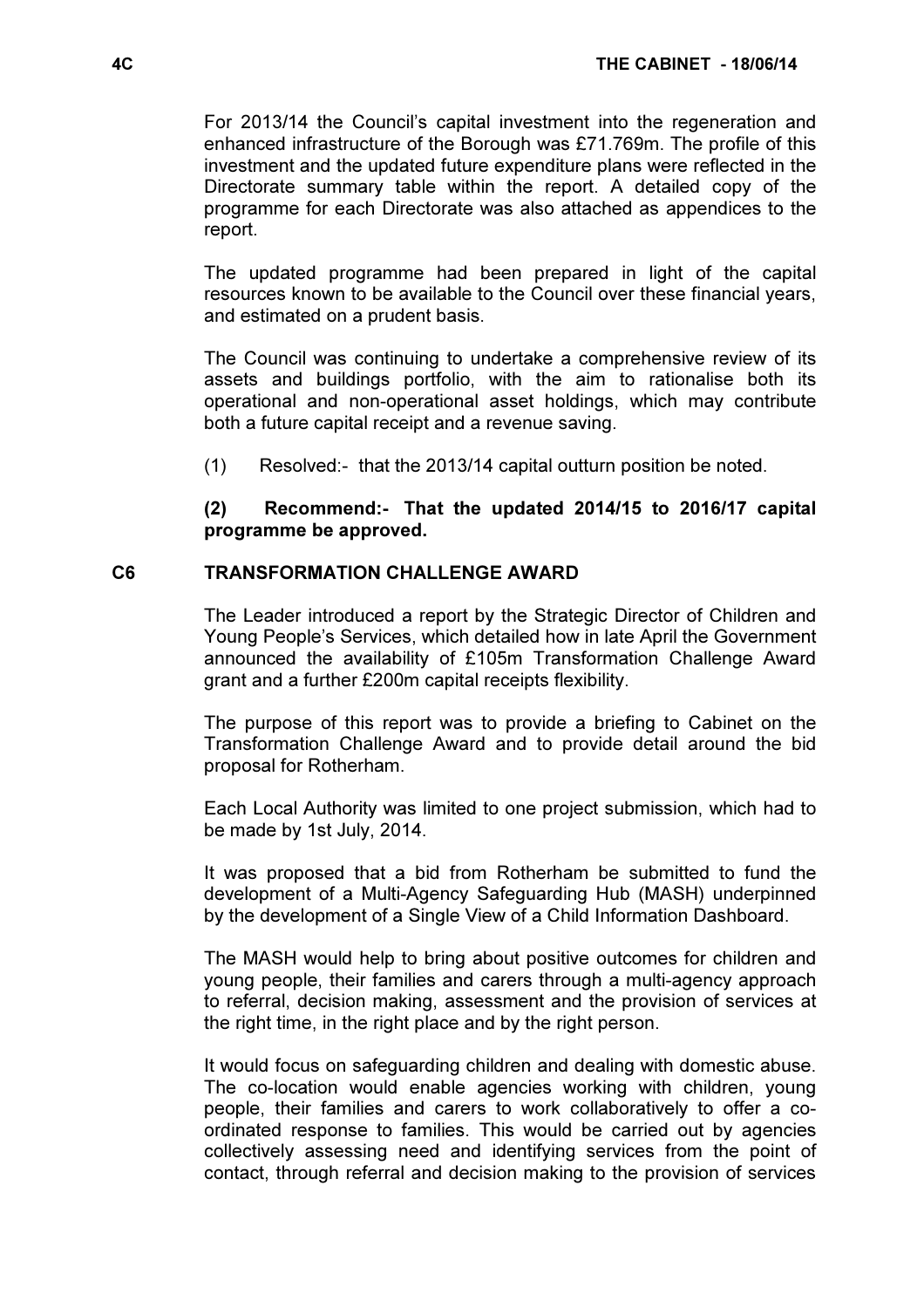to safeguard children and support their families. The objective was to provide an improved 'journey' for the child or parent/carer with a greater emphasis on early intervention.

To underpin this work a "single view of a child" integrated data dashboard was proposed. The dashboard would provide an holistic view of performance across partners, underpinned by a single view of the child/family and provide the following benefits:-

- Improve the accuracy of information shared.
- Enable partners to share information more effectively and timely.
- Provide one holistic view of the child created by the information held by partner agencies.
- Provide the most up to date information about the child and family.
- Enable visible identification of the child's and families journey and where they are in the process.
- Provide a tool for the collation of partner data and the ability to monitor and manage performance against this data.

As part of the contract for the social care system with Northgate an infrastructure was purchased in 2013 which would be the basis for further developments around a single view of a child.

It was envisaged, however, that this would be rolled out wider to include the Foundation Years' Service and to support the Families for Change work (Troubled Families), it would be hoped that the IT development could then be shared (sold on) to other Local Authorities for use in their multi-agency teams.

The critical criteria to be met for the scheme related to:-

- Savings must exceed the amount of grant/capital receipt flexibility sought.
- The bid must have a positive impact on service users.
- As a minimum, bids must be in partnership with at least one other partner. This could be another local authority, public authority, the Voluntary and Community Sector or a private sector partner.
- For capital flexibility only. That the value of the asset sale was genuinely additional to those disposals that would have happened anyway.

Cabinet Members noted this initiative would deliver cash releasing efficiencies in the work with young people. The funding bid submitted by the Council would require a responsible partner to also sign up and this multi-agency approach, led by the Council, would deliver, in cost avoidance terms, significant benefits going forward.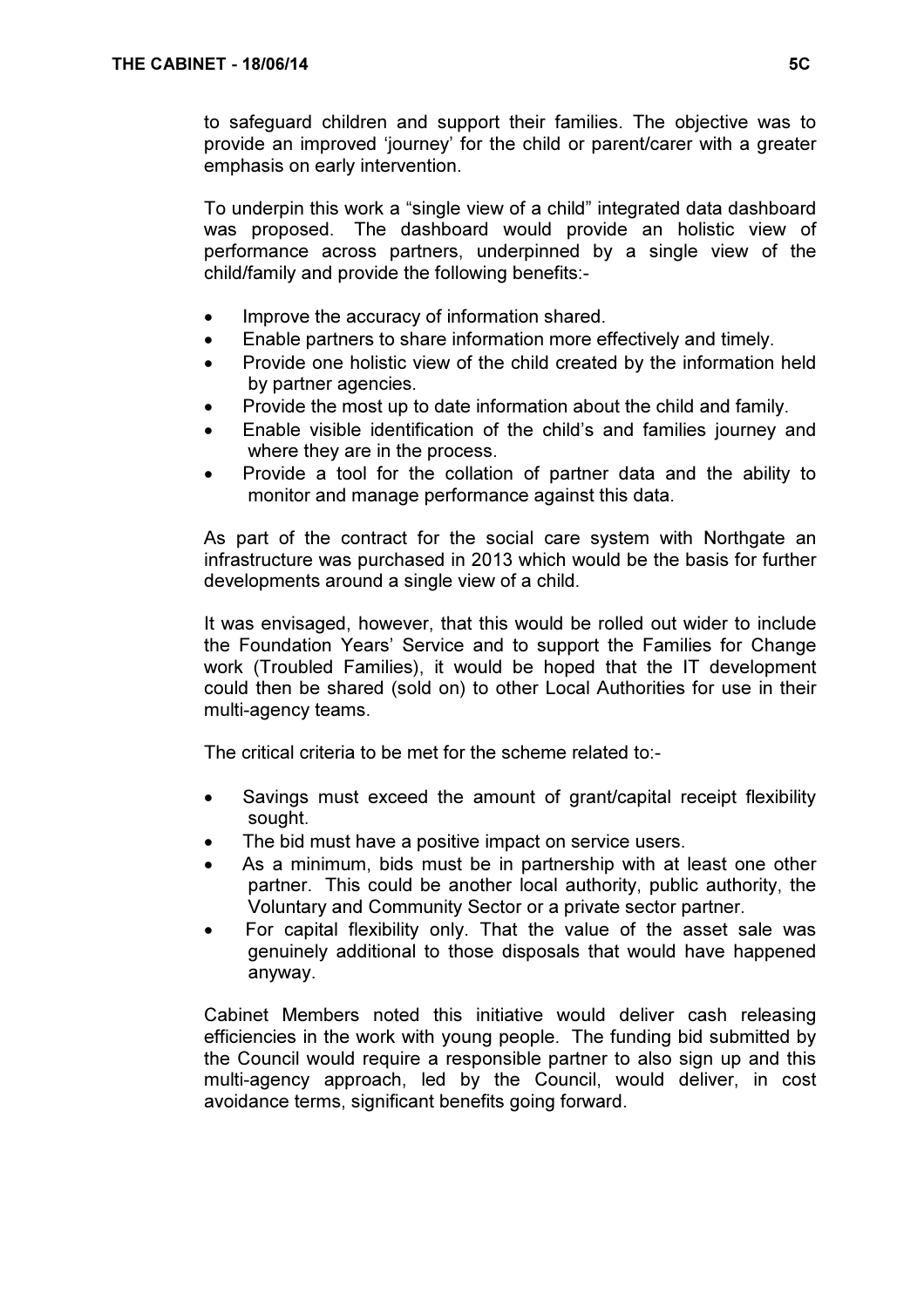Resolved:- That the principle of Rotherham submitting a Transformation Challenge Award bid be signed up to and for this to be developed further for submission on the 1st July, 2014.

# C7 CHILDREN'S CENTRE CONSULTATION

 Further to Minute No. 167 of the meeting of the Cabinet held on 15<sup>th</sup> January, 2014, The Leader, introduced a report by the Strategic Director of Children and Young People's Services, which approved a request to complete a statutory public consultation in relation to proposed changes to Rotherham's twenty-two designated Children's Centres. The proposals were to:-

- Close thirteen designated Children's Centre buildings with a reduction to nine Children's Centre buildings across the Borough.
- The remaining nine Children's Centre buildings to be clustered to form seven designated registered Children Centres across the Borough with an increased size of reach areas.
- The creation of a Foundation Years' Service across health, social care and education services.

The purpose of this report was to inform Cabinet of the outcomes from the statutory public consultation, which took place between 3rd February and 30<sup>th</sup> April, 2014. The proposal would enable the Council to realise savings of £2.2 million in order to achieve the required Early Years and Child Care services revenue reductions (including Children Centres). The original budget for the Children's Centres in 2011/12 was £5.045m. The removal of the Early Intervention Grant in June, 2010 followed by a series of reductions in Central Government funding, had resulted in the Children's Centre budget being reduced. The budget for Children's Centre from April, 2015/16 would be £2,025,474.

The consultation process was extensive with fourteen formal public consultation meetings being completed across the Borough, within this period of time. Views and comments at these meetings were received from a range of attendees. These included parents and children, members of the public and local community, staff, child care providers, unions, Head Teachers, Councillors and other organisations.

In addition to the fourteen public consultation meetings, people could access and complete the online questionnaire survey on the Council's website. Completed hard copies of the questionnaire survey were also received, as well as comments via email and formal letters, reports and a powerpoint presentation. Three petitions against the closures of Children's Centres were received from three Children's Centres. People made their views known in person at a Children's Centre of their own choice. Press releases were issued and media interviews also took place. Articles were also published in a range of stakeholder newsletters in order to maximise publicity of the consultation and the proposals. A total of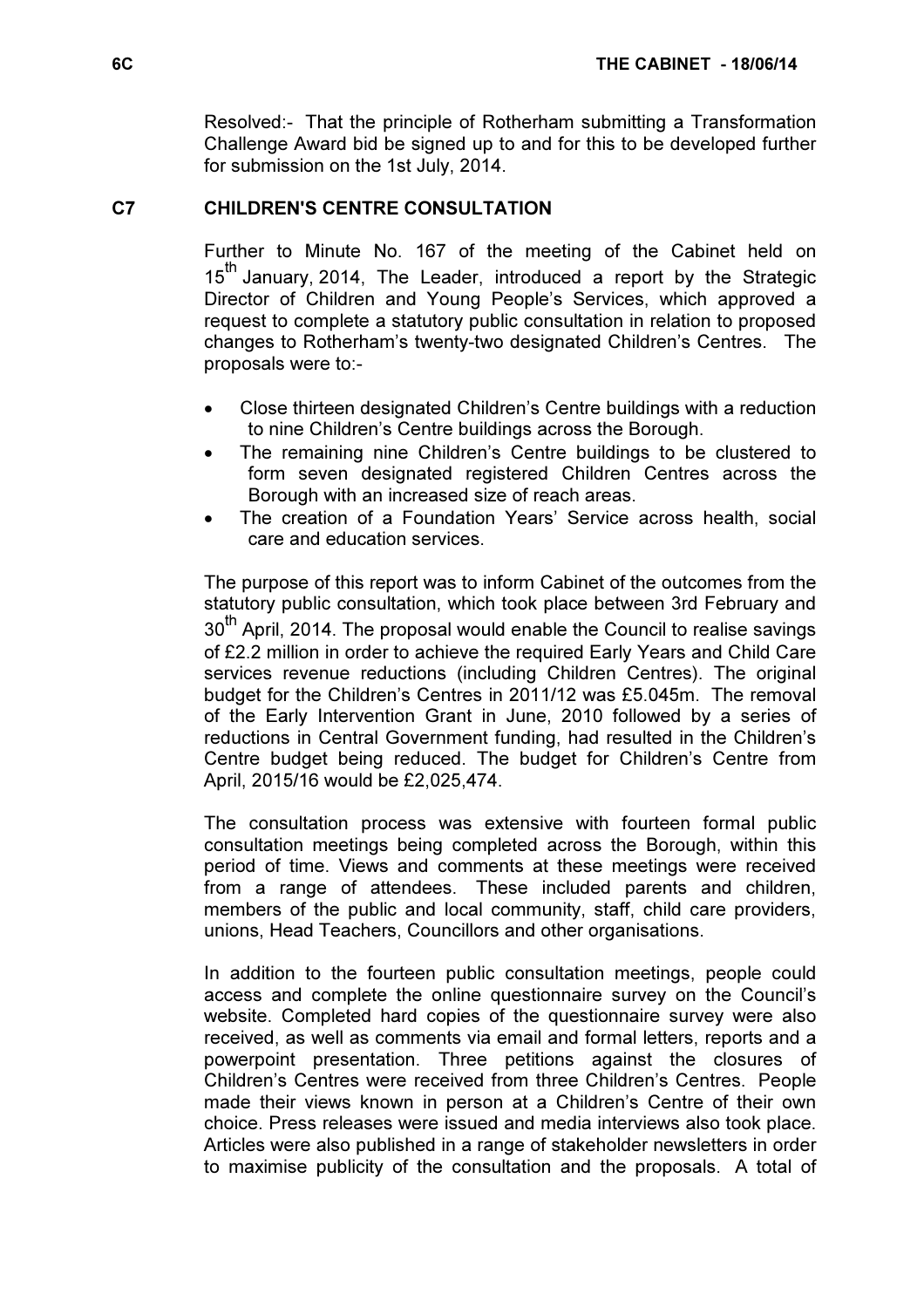1746 people responded to the on line consultation survey questionnaire. The majority of responses were from parents or carers (81.6%) and 82% are using a Children's Centre at least once a week. In addition twentythree emails were also received and five letters.

One hundred and eighty six respondents said they would be willing to take on a centre building proposed to close, and deliver either childcare provision and/or Foundation Years services. One hundred and forty two respondents said they would be willing to take on childcare provision in a centre building proposed to close. However, it was important to note that only one hundred and one of all respondents left contact details. In addition thirty one emails/letters were also received expressing an interest in taking on a Children's Centre building and/or day care provision. Expressions of interest were made by a range of individuals, staff; schools and organisations expressing an initial interest in taking on a Children Centre building. A formal application process would be followed from the 1<sup>st</sup> July 2014.

In order that a more even geographical distribution was achieved, enabling more children and families, including the most vulnerable, to more readily access a children's centre building, further consideration needed to be given to the initial proposal.

On the basis of the rationale used throughout this public consultation; where Centre buildings were proposed to remain open (if they have more than 400 children living in the 30% most deprived SOA), the proposal should be reconsidered to include enabling a further three Children Centre buildings to remain open. This would support respondents' concerns regarding travel and equity of geographical spread of proposed centre buildings in some areas across the Borough.

The additional proposed Centres to remain open were Wath Victoria Children's Centre building (374 children living in the most 30% SOA); Dinnington Children's Centre building (352 children living in the most 30% SOA) and Park View Children's Centre building (345 children living in the most 30% SOA. These three Children's Centres were the next Centres which had the highest number of children living in the 30% most deprived SOA.

This option to increase the number of Children's Centres from the proposed nine to twelve would cost an additional £350K. To address this shortfall a further report would be brought to Cabinet assessing the options for budget adjustment, Service re-configuration and exploration of possible income generation.

If Option 2 was chosen this would result in one or more Children's Centre building being located in each of the individual seven Health locality team areas, and seven Area Assembly boundaries. This addressed some respondents' views regarding the need to align Children's Centre buildings to both Health and Area Assemblies. If Dinnington Children's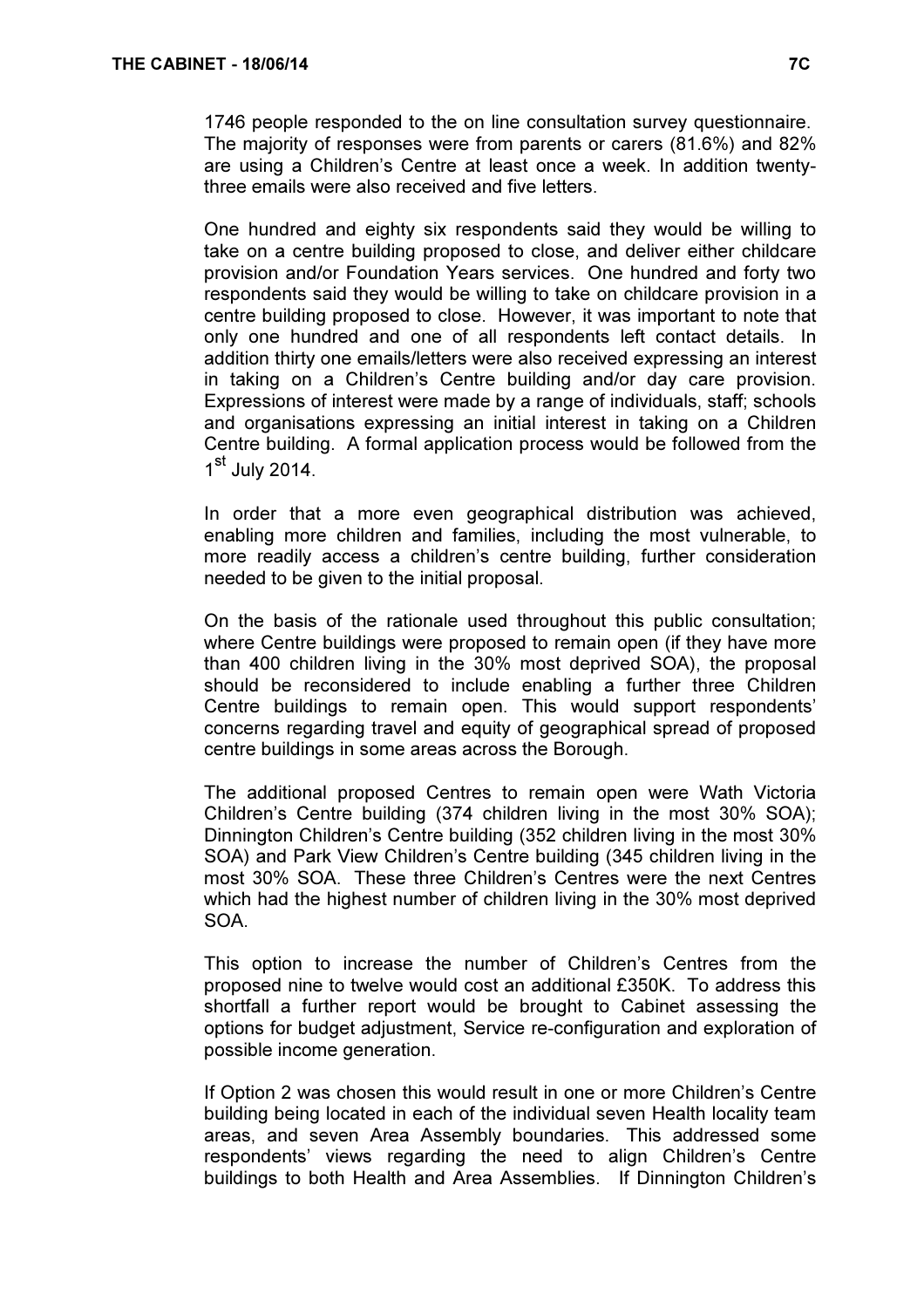Centre building remained open, this would mean that each of the eleven deprived neighbourhood communities would have a Children Centre building. If Wath Children's Centre building remained open this would take into consideration the particularly high prevalence of disabled parents in the Wath area.

Cabinet Members pointed out that the reductions made by Central Government to the Children's Centre Grant had meant that changes had to be made going forward. However, on the evidence of the concerns expressed and the receipt of the 6,000 signature petition received by the Leader of the Council prior to the meeting taking place, increasing the number of Children's Centre buildings from nine to twelve would raise the number of families and children able to access a Children's Centre building in their locality, including the most vulnerable.

Resolved:- That the proposal of retaining three additional Children Centre buildings Wath Victoria Children's Centre (Wentworth North); Dinnington Children's Centre (Rother Valley South) and Park View Children's Centre (Rotherham North) in addition to the original proposal be approved.

# C8 SCRUTINY REVIEW - IMPROVING ACCESS FOR YOUNG PEOPLE SEEKING HELP AND SUPPORT AROUND SELF HARM

Further to Minute No. 234 of the meeting of the Cabinet held on  $9<sup>th</sup>$  April, 2014, the Leader, introduced the report by the Strategic Director of Children and Young People's Services which provided the response to the ten recommendations made by the Youth Cabinet to improve young people's access to appropriate help and support around self-harm and offered a way forward that would develop a holistic approach through both strategies, training and service delivery.

The focus of the review's recommendations which were all accepted and agreed by partners was to develop clear and concise information that would improve young people's access to services. It was also recommended that a more integrated approach at a strategic level was established to ensure that young people received an appropriate and timely intervention through clear pathways and protocols.

Resolved:- (1) That the response to the Youth Cabinet Scrutiny recommendations be approved.

(2) That everyone involved in this review, especially the Youth Cabinet, be thanked for their input.

(3) That the response to the Scrutiny Review be submitted to the next available meeting of the Overview and Scrutiny Management Board.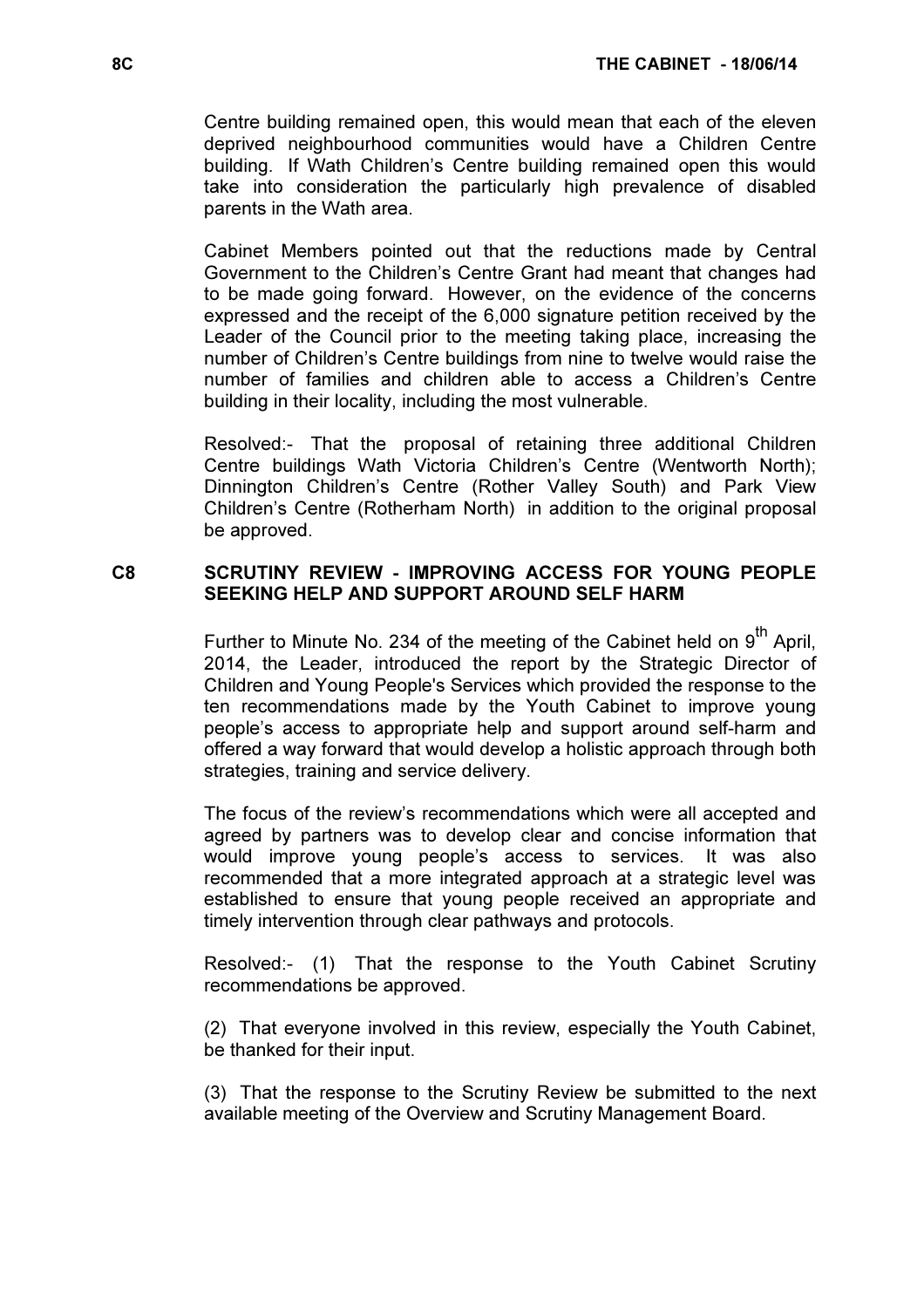#### C9 LOCAL FLOOD MANAGEMENT RISK STRATEGY

 Further to Minute No. 101 of the meeting of the Cabinet Member for Regeneration and Development Services held on  $4^{\text{th}}$  March, 2013, Councillor Smith, Cabinet Member for Planning, Highways and Street Scene Services, introduced a report by the Strategic Director of Environment and Development Services, which approved the Council's Draft Rotherham Local Flood Risk Management Strategy (the Strategy) for consultation.

The draft Strategy had been forwarded to the Council's partners, stakeholders and communities for consultations, and had been amended where necessary.

The Flood Risk Regulations 2009 implemented the requirements of the European Floods Directive, which aimed to provide a consistent approach to managing flood risk across Europe. The regulations imposed new duties on the Council as the Lead Local Flood Authority (LLFA) for Rotherham, including the responsibility for managing local flood risk in particular from ordinary watercourses, surface runoff and groundwater.

Under the requirements of the Flood Risk Regulations 2009 and the Floods and Water Management Act 2010, the Council's key new roles and responsibilities were as follows:-

- Duty to produce a local flood risk management strategy for the Rotherham area.
- Ability to work with other risk management authority regarding flood risk.
- Duty to exercise and carry out works in accordance with the national flood and coastal erosion risk management strategy and relevant local flood risk management strategies.
- Provide strategic leadership and partnership between lead local flood authorities and other risk management authorities.
- Duty to co-operate and provide information with other risk management authorities.
- Power to carry out works to manage flood risk from surface runoff or groundwater.
- Power to arrange for a flood risk management function to be transferred to another risk management authority.
- Power to request information from other key agencies and landowners in connection with its flood management functions.
- Duty to act as the co-ordinator for the investigation of flood incidents and publish the results on the Councils website.
- Duty to establish and maintain a register of drainage assets/ features and a register of structures/features which it considers are likely to have a significant effect on local flood risk.
- Power to designate features or structures that affect flood risk which places legal responsibilities on the owner of the asset to manage.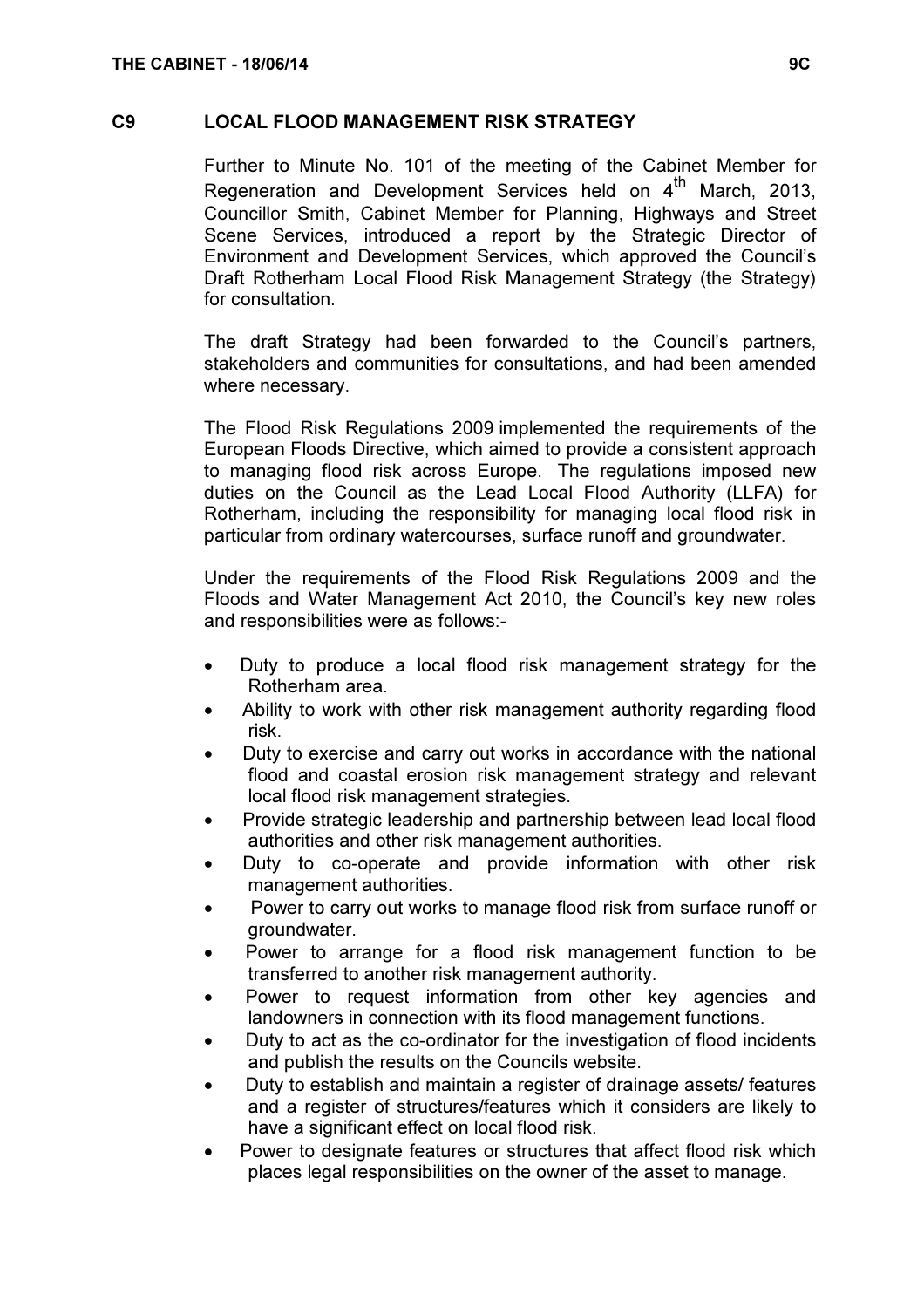- Power to formally consent and/or approve works within Ordinary Watercourses which includes all temporary and permanent works.
- Duty to promote and manage Sustainable Drainage.
- Duty to establish a Sustainable Drainage Systems (SuDS) Approving Body (SAB), which will have the power to approve, supervise, adopt and maintain SuDS, and how surface water is managed on new development sites.
- Duty to contribute towards the achievement of sustainable development.

The Flood and Water Management Act required the Council to ensure that adequate scrutiny arrangements were put in place to review, scrutinise and approve the Council's Local Flood Risk Management Strategy for Rotherham.

The draft strategy was presented to the Council's Overview and Scrutiny Management Board on the  $8^{th}$  February, 2013 where it was recommended that the Strategy be forwarded onto the Cabinet for approval.

The Strategy would be reviewed and scrutinised on a six yearly cycle as a minimum. The Strategy was a 'living' document and a duty of the Council to update and amend the Strategy year on year, for example in response to changes in legislation, actual data following a major flood event, new asset data, resource and funding opportunities etc.

Resolved:- (1) That the final Strategy be approved.

- (2) That the publication of the final Strategy be approved.
- (3) That the periodic update and publication of the Strategy be approved.

#### C10 FIRSBY RESERVOIR

 Councillor Smith, Cabinet Member for Planning, Highways and Street Scene Services, introduced a report by the Strategic Director of Environment and Development Services which sought approval for a range of further works at Firsby Reservoir following on from the urgent works in December, 2012.

Further background information and the proposals going forward were referred to and set out in detail as part of the report.

A range of other measures were proposed, linked, to a greater or lesser to the lowered water level following the emergency works, and conversely to a greater or lesser extent to lack of recent maintenance, but all helping to reassure users of the site of Council's continued commitment to the site as well as minimise ecological impact. These included:-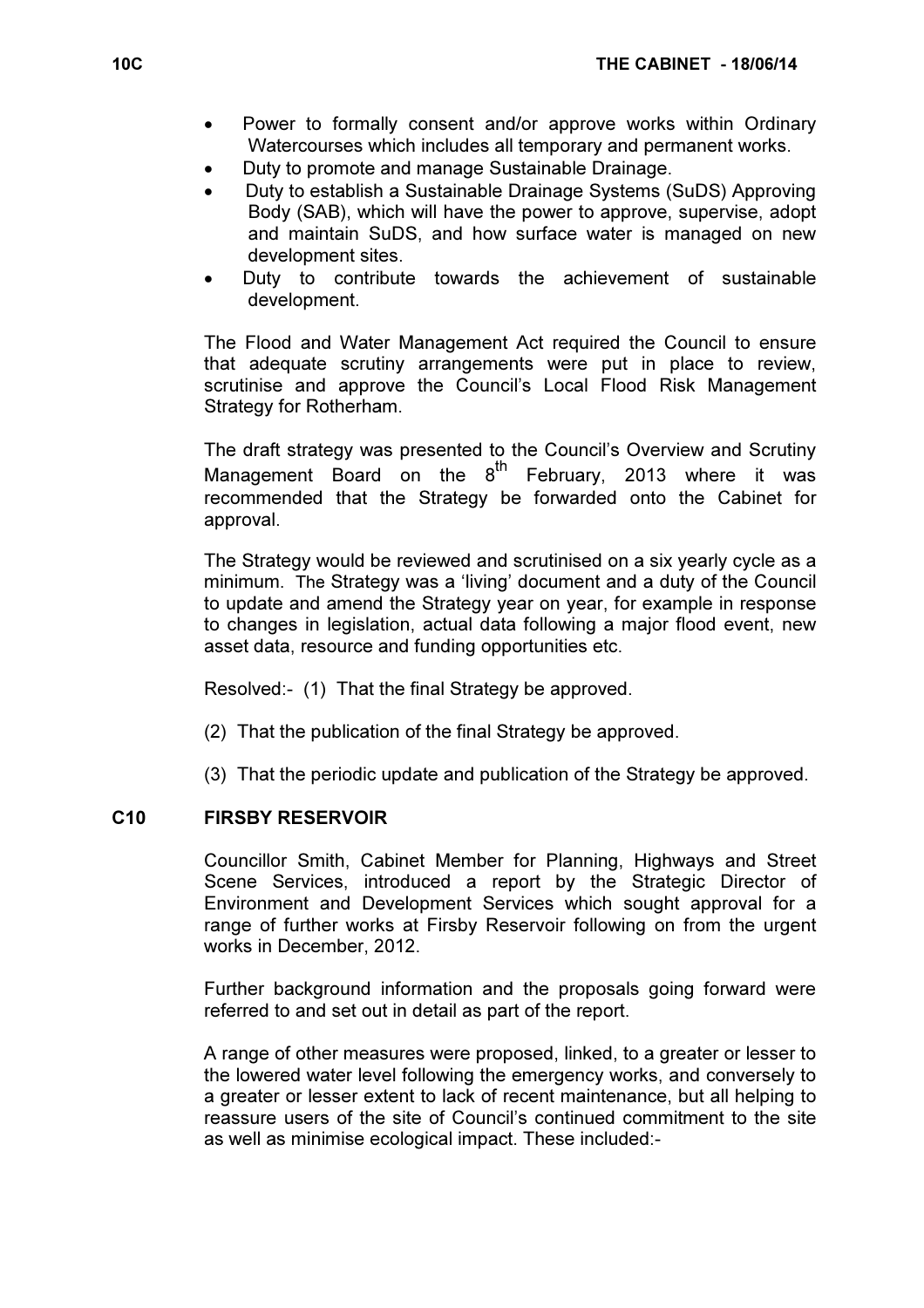- Scalloping of the shoreline of the larger lake to create opportunities for wading birds.
- Importing large boulders to the downstream area of the new spillway to help protect the spillway sides and the receiving watercourse, and also to prevent quad bikes and similar from damaging the spillway sides and gaining general access to the site.
- Eradication of self set willows from around both reservoirs and the dams.
- Removing developing scrub on acid grassland below the small dam which will assist with future access to the dam crest.
- Thin developing alder and oak on the water body margins and at the upstream areas of the site where the watercourses enter.
- Hedgerow management especially along footpaths
- Screening especially along north eastern edge of larger reservoir to lessen disturbance to loafing wildfowl, particularly Teal, in winter.

The above measures together with associated management in the long term would create a new ecological mosaic of habitats that would support a good range of bird species and other wildlife. Despite a small number of breeding bird species likely to be lost due to the reduction in open water area, the new layout would support existing and new species.

Discontinuance of the reservoir in this form would mean that health and safety legislation in respect of open water bodies would still need to be complied with. The majority of the structures associated with the reservoirs would also be retained and need to be maintained (in regard to the bridges) and kept visible with restricted public access (in regard to spillway and channel walls with drops behind).

Cabinet Members welcomed the opportunity to complete the works to Firsby Reservoir, given this site's ecological attraction.

Resolved:- (1) That Firsby Reservoir be approved to be retained in its current form (subject to any required minor works) and certification to be sought to have the reservoir 'discontinued' under the Reservoirs Act 1975.

(2) That the appointment of a Qualified Civil Engineer to formally approve the further works required for the 'discontinuance' of the reservoir be approved.

(3) That the minor works required be approved and for a range of mitigation works associated with the discontinuance and for works to improve access, to remove silt from the reservoir, and other minor associated works.

(4) That a maximum of £125,000 of expenditure to fund items i) to iii) above be approved. The associated borrowing costs of £25,000 of this expenditure to be met by the Service, using the identified savings, and the associated borrowing costs of up to £100,000 expenditure to be met corporately.